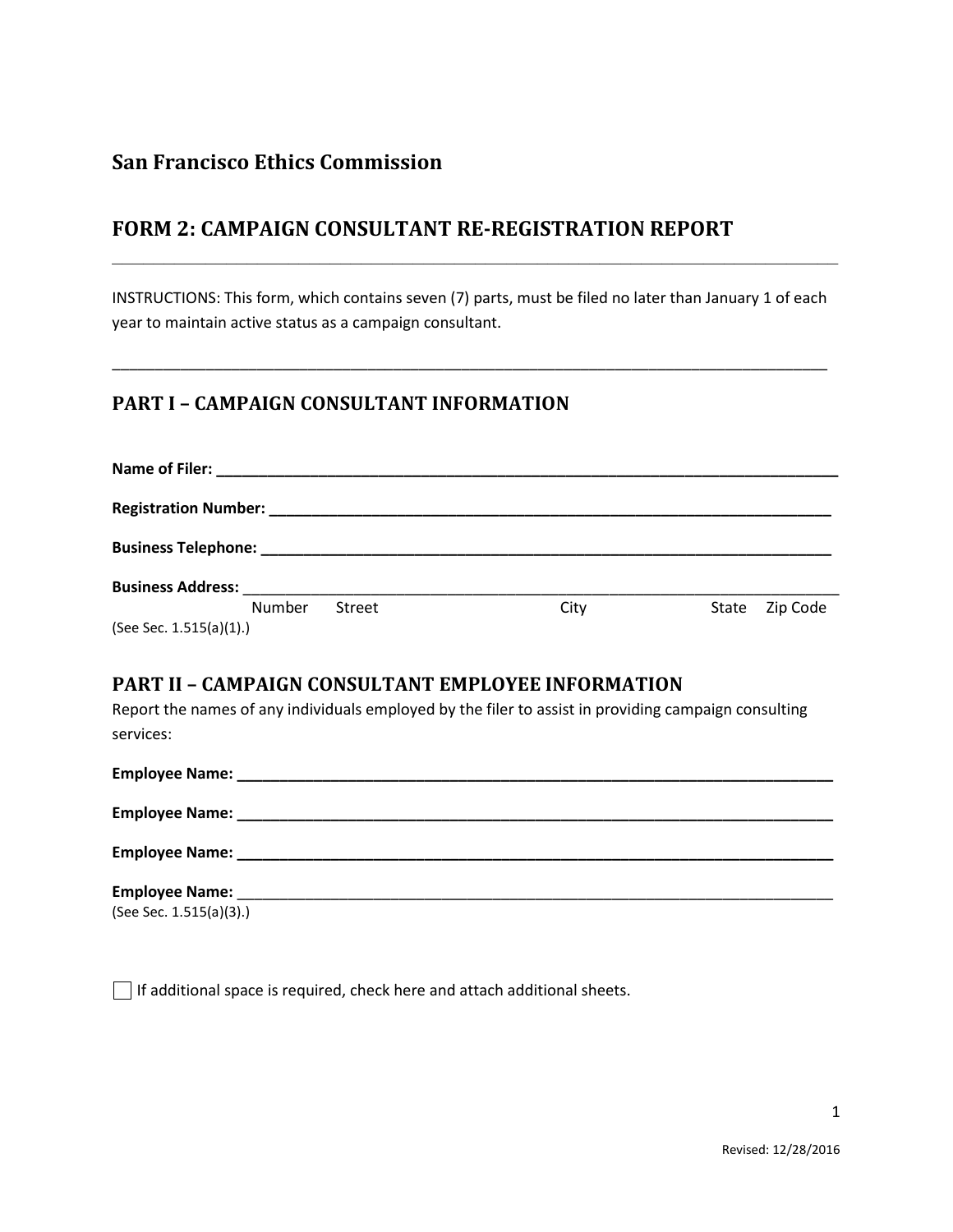#### **PART III – CAMPAIGN CONSULTANT EMPLOYER INFORMATION**

If filer is an individual, report the name of the filer's employer and describe the business activity engaged in by the employer:

| <b>Business Address:</b> |        |        |                                                                                                      |                |  |  |
|--------------------------|--------|--------|------------------------------------------------------------------------------------------------------|----------------|--|--|
|                          | Number | Street | City                                                                                                 | State Zip Code |  |  |
|                          |        |        | Describe with a high degree of specificity the business activity engaged in by the filer's employer: |                |  |  |
|                          |        |        |                                                                                                      |                |  |  |
|                          |        |        |                                                                                                      |                |  |  |

(See Sec. 1.515(a)(2).)

#### **PART IV – DISCLOSURE OF CLIENTS**

Report the name of each client regardless of whether the filer received or was paid any economic consideration during any reporting period in exchange for campaign consulting services provided to that client. Report the name of each client regardless of whether the filer provided campaign consulting services for that client during any reporting period.

\_\_\_\_\_\_\_\_\_\_\_\_\_\_\_\_\_\_\_\_\_\_\_\_\_\_\_\_\_\_\_\_\_\_\_\_\_\_\_\_\_\_\_\_\_\_\_\_\_\_\_\_\_\_\_\_\_\_\_\_\_\_\_\_\_\_\_\_\_\_\_\_\_\_\_\_\_\_\_\_\_\_\_\_\_\_\_\_\_\_\_\_\_\_\_\_\_\_\_\_\_\_\_

\_\_\_\_\_\_\_\_\_\_\_\_\_\_\_\_\_\_\_\_\_\_\_\_\_\_\_\_\_\_\_\_\_\_\_\_\_\_\_\_\_\_\_\_\_\_\_\_\_\_\_\_\_\_\_\_\_\_\_\_\_\_\_\_\_\_\_\_\_\_\_\_\_\_\_\_\_\_\_\_\_\_\_\_

\_\_\_\_\_\_\_\_\_\_\_\_\_\_\_\_\_\_\_\_\_\_\_\_\_\_\_\_\_\_\_\_\_\_\_\_\_\_\_\_\_\_\_\_\_\_\_\_\_\_\_\_\_\_\_\_\_\_\_\_\_\_\_\_\_\_\_\_\_\_\_\_\_\_\_\_\_\_\_\_\_\_\_\_

\_\_\_\_\_\_\_\_\_\_\_\_\_\_\_\_\_\_\_\_\_\_\_\_\_\_\_\_\_\_\_\_\_\_\_\_\_\_\_\_\_\_\_\_\_\_\_\_\_\_\_\_\_\_\_\_\_\_\_\_\_\_\_\_\_\_\_\_\_\_\_\_\_\_\_\_\_\_\_\_\_\_\_\_

\_\_\_\_\_\_\_\_\_\_\_\_\_\_\_\_\_\_\_\_\_\_\_\_\_\_\_\_\_\_\_\_\_\_\_\_\_\_\_\_\_\_\_\_\_\_\_\_\_\_\_\_\_\_\_\_\_\_\_\_\_\_\_\_\_\_\_\_\_\_\_\_\_\_\_\_\_\_\_\_\_\_\_\_

\_\_\_\_\_\_\_\_\_\_\_\_\_\_\_\_\_\_\_\_\_\_\_\_\_\_\_\_\_\_\_\_\_\_\_\_\_\_\_\_\_\_\_\_\_\_\_\_\_\_\_\_\_\_\_\_\_\_\_\_\_\_\_\_\_\_\_\_\_\_\_\_\_\_\_\_\_

\_\_\_\_\_\_\_\_\_\_\_\_\_\_\_\_\_\_\_\_\_\_\_\_\_\_\_\_\_\_\_\_\_\_\_\_\_\_\_\_\_\_\_\_\_\_\_\_\_\_\_\_\_\_\_\_\_\_\_\_\_\_\_\_\_\_\_\_\_\_\_\_\_\_\_\_\_\_\_\_\_\_\_\_

Name each client that filer is re-registering.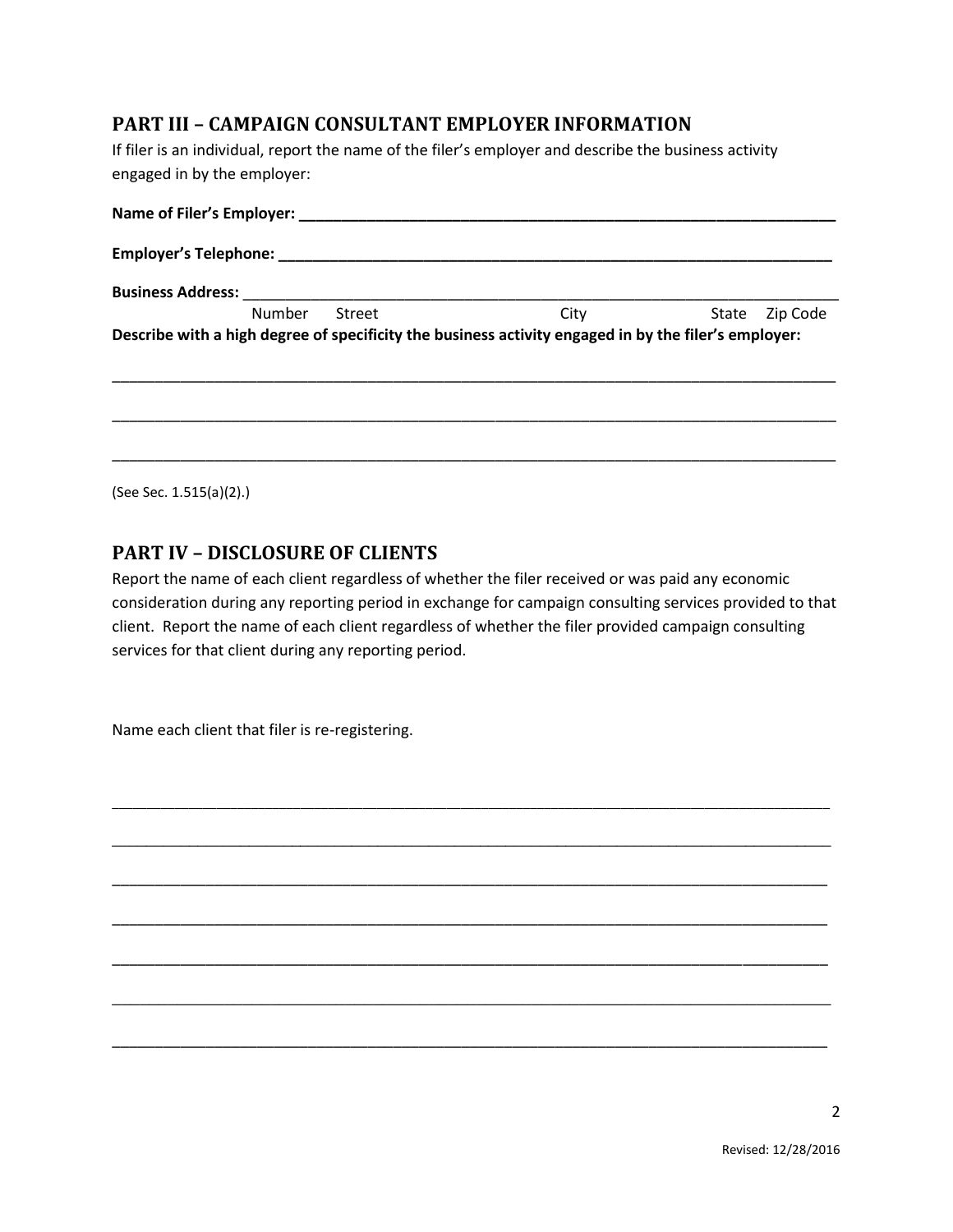Name each client that filer is terminating.

(Filer must attach to this report client termination statements for each client listed below.)

□ If additional space is required, check here and attach additional sheets.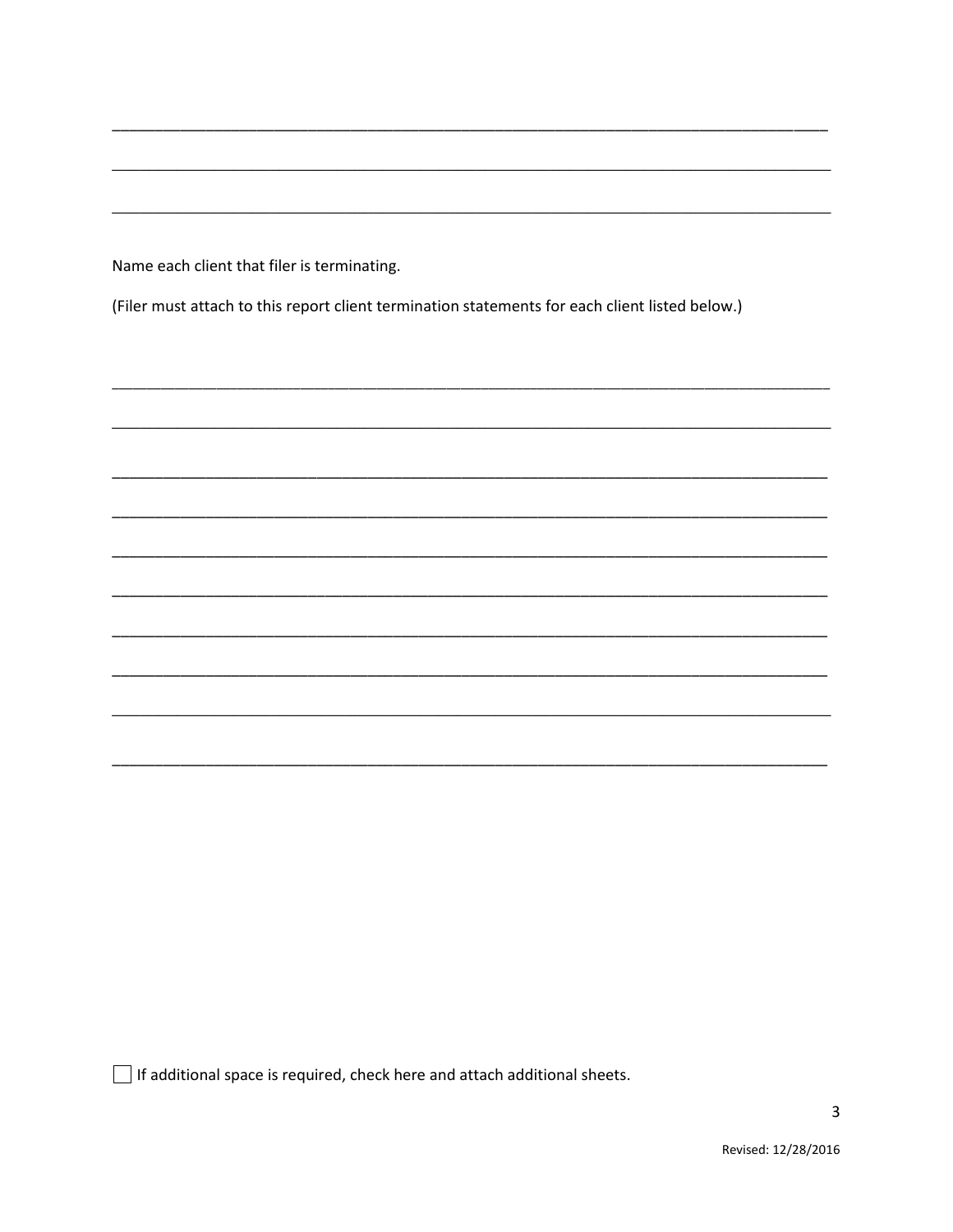# **PART V – DISCLOSURE OF STATUS AS LOBBYIST; DISCLOSURE OF REGISTRATION WITH TAX COLLECTOR**

| I am required to register with the Ethics Commission as a lobbyist pursuant to the Lobbyist<br>Ordinance, S.F. Campaign & Governmental Conduct Code Section 2.100, et seg.     |
|--------------------------------------------------------------------------------------------------------------------------------------------------------------------------------|
| I am not required to register with the Ethics Commission as a lobbyist pursuant to the Lobbyist<br>Ordinance, S.F. Campaign & Governmental Conduct Code Section 2.100, et seq. |
| I am required to register with the Tax Collector, pursuant to the Business Tax Ordinance, S.F.<br>Municipal Code, Part III, Section 1001, et seq.                              |
| I am not required to register with the Tax Collector, pursuant to the Business Tax Ordinance, S.F.<br>Municipal Code, Part III, Section 1001, et seq.                          |
| I certify under penalty of perjury under the laws of the State of California that all of the<br>information contained in this form is true, complete and correct.              |

\_\_\_\_\_\_\_\_\_\_\_\_\_\_\_\_\_\_\_\_\_\_\_\_\_\_\_\_\_\_\_\_\_\_\_\_\_\_\_\_\_\_\_\_\_\_\_\_\_\_\_\_\_\_\_\_\_\_\_\_\_\_\_\_\_\_\_\_\_\_\_\_\_\_\_\_\_\_\_\_\_\_\_\_\_

\_\_\_\_\_\_\_\_\_\_\_\_\_\_\_\_\_\_\_\_\_\_\_\_\_\_\_\_\_\_\_\_\_\_\_\_\_\_\_\_\_\_\_\_\_\_\_\_\_\_\_\_\_\_\_\_\_\_\_\_\_\_\_\_\_\_\_\_\_\_\_\_\_\_\_\_\_\_\_\_\_\_\_\_\_

Signature of Filer **Date** 

Type or Print Name

(See Secs. 1.515(a)(4); 1.515(a)(5).)

## **PART VI – ACKNOWLEDGMENT OF RECEIPT OF MATERIALS**

*I have received copies to the City's Campaign Consultant Ordinance, Campaign Finance Reform Ordinance, Lobbyist Ordinance, Campaign Consultant Manual, and the Campaign Consultant Voluntary Code of Conduct.*

\_\_\_\_\_\_\_\_\_\_\_\_\_\_\_\_\_\_\_\_\_\_\_\_\_\_\_\_\_\_\_\_\_\_\_\_\_\_\_\_\_\_\_\_\_\_\_\_\_\_\_\_\_\_\_\_\_\_\_\_\_\_\_\_\_\_\_\_\_\_\_\_\_\_\_\_\_\_\_\_\_\_\_\_\_

\_\_\_\_\_\_\_\_\_\_\_\_\_\_\_\_\_\_\_\_\_\_\_\_\_\_\_\_\_\_\_\_\_\_\_\_\_\_\_\_\_\_\_\_\_\_\_\_\_\_\_\_\_\_\_\_\_\_\_\_\_\_\_\_\_\_\_\_\_\_\_\_\_\_\_\_\_\_\_\_\_\_\_\_\_

Signature Date Date Communications and Date Date Date

Type or Print Name

(See Sec. 1.520(c).)